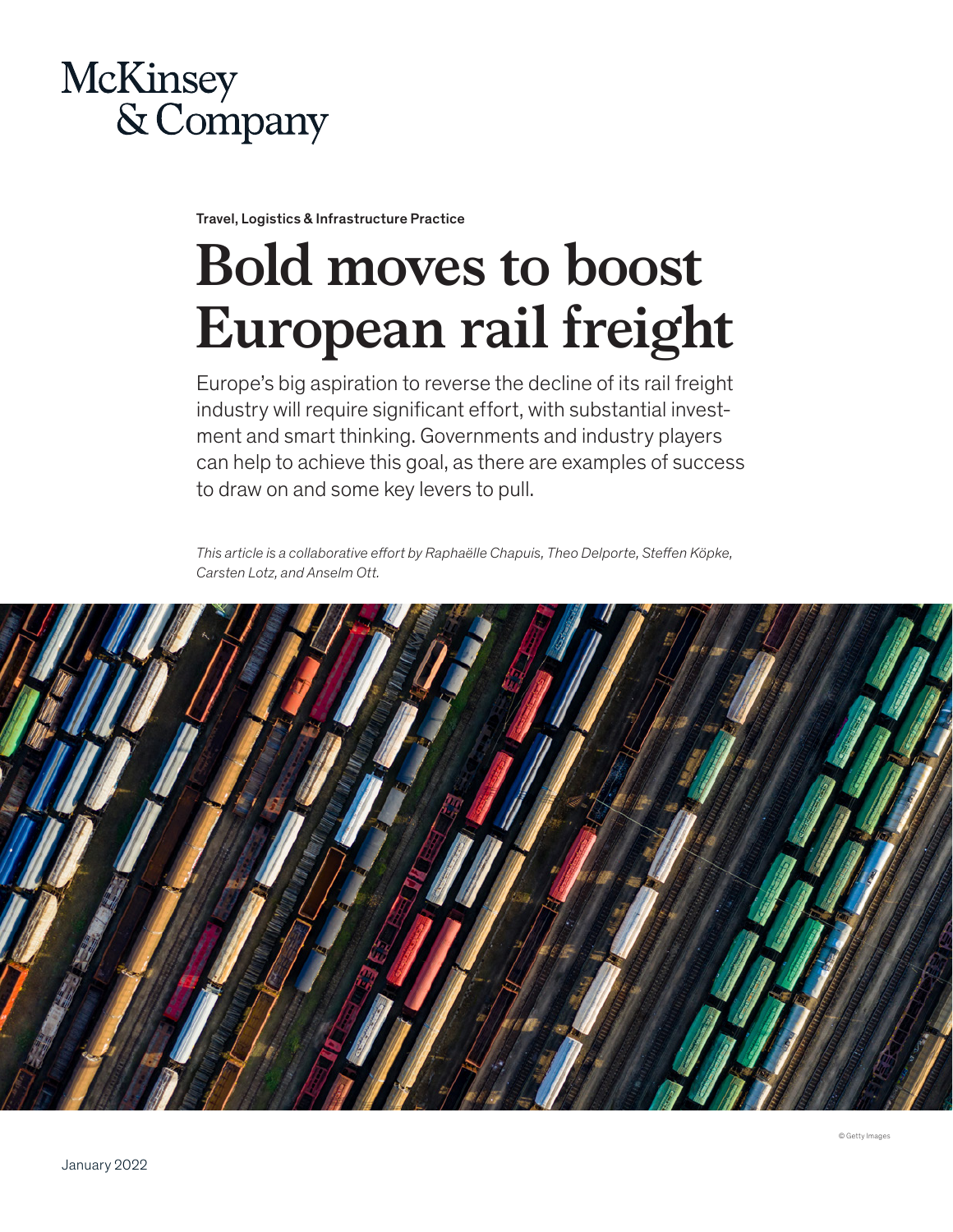The European freight rail industry has seen a steady decline over the past 70 years. Freight rail's modal share has decreased from around 60 percent in the 1950s, and 30 percent in the 1980s, to roughly 15 percent today, driven mainly by large industry shifts.<sup>1</sup> This prompted a vicious circle of increasing fixed costs, leading to loss of competitiveness and loss of volume, and consequently increasing fixed costs again—with little hope for a thriving future. The rise of new small and agile entrants worsened the situation for freight rail incumbents that were left with unhealthy structures and often faced political pressure to maintain unprofitable businesses.

The European Union has set a bold ambition to reverse this trend. It plans to double freight rail's modal share by 2030, both to reduce the transport sector's CO2 emissions and to ease the congestion of major road connections.<sup>2</sup> Achieving this ambition would see freight rail volumes grow by around six percent a year in ton-kilometers (tkm).

A massive shift in trajectory would be required to achieve this ambition. A European strategy to transfer a large proportion of transport from road to rail could focus on several key elements, including major long-distance freight flows, key connection points such as ports, and new industries that can replace volumes lost in declining sectors. Regulators and operators could also play a role in rethinking the regulatory model and reorienting the industry to become more customer focused, and more profitable.

## **Doubling freight rail's modal share requires major transformation**

As far back as 2011, the European Commission set a target of shifting as much as 30 percent of road freight that is transported further than 300km to other modes of transport, such as rail or waterborne transport by 2030—and to increase this to more than 50 percent by 2050.<sup>3</sup> Such targets have been

confirmed recently on the European level<sup>4</sup> and also by member states, such as France and Spain.<sup>5</sup>

These objectives are in line with the motivation to build a greener and more digital transportation system that will be more resilient to future crises, particularly in the context of the Paris Agreement on climate and the stimulus plan launched to deal with the economic crisis associated with the COVID-19 pandemic. However, the effort required to double freight rail's modal share throughout the EU will be substantial. Goods transported by rail would increase from 420 billion tkm today to approximately 1,000 billion tkm in 2030—a yearly growth of 6.1 percent.<sup>6</sup>

What this means in practice is that France and Germany, for example, would need to shift 90 percent of goods that are transported more than 500km—and 50 percent of goods transported more than 300km—to rail to boost today's modal share from 19 percent and 10 percent respectively to the target of 30 percent. Similarly, for Spain to boost modal share from 5 percent today to 30 percent, it would need to shift 55 percent of transports beyond 500km, or 40 percent of transports beyond 300km to rail.

In an alternative perspective, reaching 30 percent modal share would mean shifting 70 percent of food and agricultural products from road to rail in Spain. Meanwhile in Germany, the 30 percent goal could be reached by shifting 60 percent of all metal and ore volumes to rail.

Given today's preference for truck transport, the freight rail industry will need to undergo a major performance shift if it is to provide a competitive alternative. Today, truck transport is better positioned than rail in terms of cost, flexibility, and reach.<sup>7</sup> Furthermore, truck transport is expected to gain a cost advantage of between 20 and 30 percent by 2050, given advances in driverless

<sup>1</sup> Jose Vassallo and Mark Fagan, *Nature or nurture: Why do railroads carry greater freight share in the United States than in Europe?*, Taubman Center research working paper series, number WP05-15, December 20, 2005; European Commission, Eurostat Freight transport statistics – modal split; Deutsches Institut für Wirtschaftsforschung (DIW), *Verkehr in Zahlen*, Hamburg: Bundesministerium für Verkehr (Federal Ministry of Transport), 2000 and 2020.

<sup>2</sup> 30 by 2030: *Rail freight strategy to boost modal shift*, Rail Freight Forward; European Commission, Mobility Strategy.

<sup>3</sup> *Rail freight transport in the EU: Still not on the right track*, European Court of Auditors, 2016.

<sup>4</sup> 30 by 2030: *Rail freight strategy to boost modal shift*, Rail Freight Forward; European Commission, Mobility Strategy.

<sup>5</sup> David Burroughs, "Spain outlines €1.5bn investment to improve intermodal freight," International Railway Journal, June 3, 2021; French Rail

Freight of the Future (4F) website.

<sup>6</sup> Eurostat, Goods transported dataset, 2003-2020.

<sup>7</sup> *Freight on Road: Why Shippers prefer truck to train*, Directorate General for Internal Policies, European Parliament, 2015.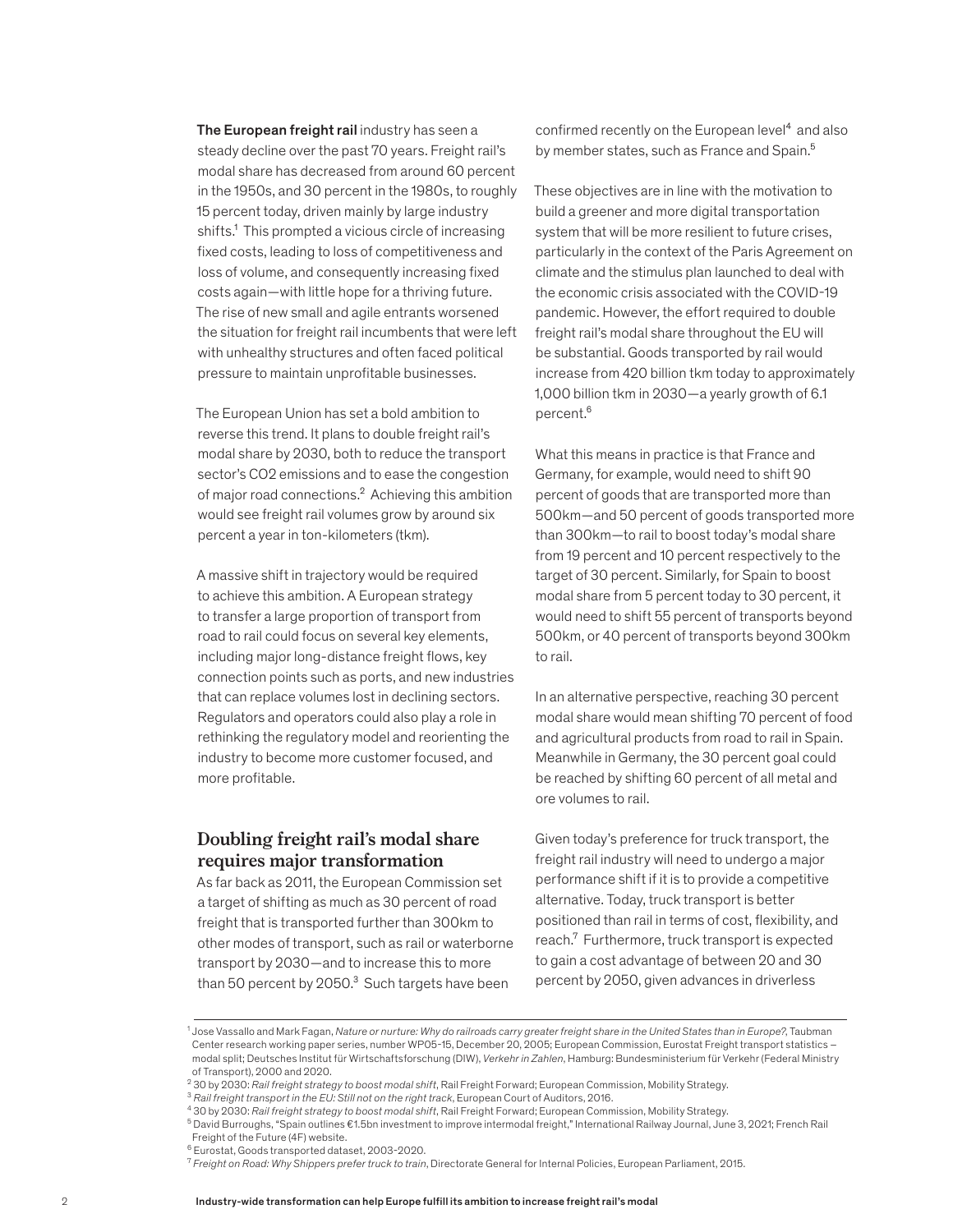operations, flow optimization by advanced analytics, and fuel efficiency. The rail industry would need to at least match these cost savings, if not exceed them significantly, to gain market share.

The situation is intensified by the fact that traditional customer industries for freight rail—such as coal, iron ore, and petrol—are declining. In fact, they are expected to decrease by 1 percent a year until 2030.<sup>9</sup> To make up for lost volumes, rail will need to grow seven times faster than road transport to reach the expected modal share of 30 percent.

# **Freight rail in Western Europe has seen a steady decline**

Freight rail's modal share has been in decline across Europe, both in terms of market share and the profitability of major operators. In France for instance, modal share declined by 50 percent, from around 30 percent in the 1980s to 15 percent today. By contrast, road transport has been steadily increasing. In 1980, less than 50 percent of goods were transported by road. This rose to more than 75 percent by 2018.<sup>10</sup>

The decline in freight rail can be attributed to three factors: a loss or decline of key customer industries, the withdrawal of railways from providing various unprofitable services, and road transport improving its relative cost position compared to rail services.

First, traditional heavy-industry clients disappeared, particularly coal and steel. For instance, European coal production decreased by 60 percent between 1990 and 2019.<sup>11</sup> In the United Kingdom, the phasing out of coal in the power industry caused a drop of 85 percent of the tkm performance of coal transport by rail.<sup>12</sup> And in Germany, the volume of coal, iron, and metal transported dropped by around 85 million tons between 1970 and 2017 representing a 60 percent drop in the volume of freight rail from all sectors in the country.<sup>13</sup>

Second, railways discontinued or reduced certain services—such as single wagonload, break bulk transport, and expedited overnight services—as these showed low or negative margins and faced heavy competition from road transport. Countries like Spain, the United Kingdom, and Denmark, for instance, no longer see any single wagonload traffic, which used to comprise 20 to 40 percent of all rail transport. In parallel, associated infrastructure was heavily reduced. For example, in Germany over the last 25 years the number of private rail sidings dropped from around 11,500 to around 2,300.14 Similarly, in France the number of private access points dropped from roughly 11,200 in 1970 to 1,150 in 2019.15

Third, road transport saw a significant improvement in productivity with the arrival of more fuel-efficient trucks. Companies were also able to engage workers at lower wage levels, for instance by hiring drivers from Eastern Europe. Additionally, new transport demands such as the need for greater flexibility to accommodate just-in-time production, smaller lot sizes, and decentralized flows gave road freight a natural advantage.

The loss of rail volumes and a decline in competitiveness, in combination with a market opening up to private road players, initiated a vicious cycle: declining volume—at high fixed cost—led to the cutting of non-profitable services resulting in a high fixed-cost structure not sufficiently covered by revenue growth. In a low margin industry, this situation involves structural losses that are hard to recover, especially in an economic crisis.

## **Exceptions and successes exist**

While freight rail modal share declined across Europe, some countries and operators have managed to stabilize modal share—or even slightly grow it. Examples of successes highlight some key lessons which others can follow:

<sup>8</sup> *European Freight Scenarios and Impacts – Summary Report 2*, Fraunhofer Institute for Systems and Innovation Research (ISI), 2018. <sup>9</sup> Comparative Industry Service, IHS Markit.

<sup>10</sup> *Les comptes des transports 2019*, French government Data and Statistical Studies Service (SDES), 2020.

<sup>11</sup> World total coal production,1971-2020, International Energy Agency (IEA), 2021.

<sup>&</sup>lt;sup>12</sup> In the UK, rail freight's modal share dropped from 23 percent in 2013 to 17 percent in 2016, UK Department of Transport's statistical dataset for freight (TSGB04).

<sup>13</sup> Federal Statistical Office of Germany (Destatis); Deutsches Institut für Wirtschaftsforschung (DIW), *Verkehr in Zahlen*, Hamburg: Bundesministerium für Verkehr (Federal Ministry of Transport), 2000 and 2020.

<sup>14</sup> *Sidings in the German rail network* (*Gleisanschlüsse im deutschen Bahnnetz*), Deutscher Bundestag (Drs. 19/9305).

<sup>15</sup> Quel fret ferroviaire local ? Réalités françaises, éclairages allemands. La documentation française, 2009 ; NPI ; Cerema 2019.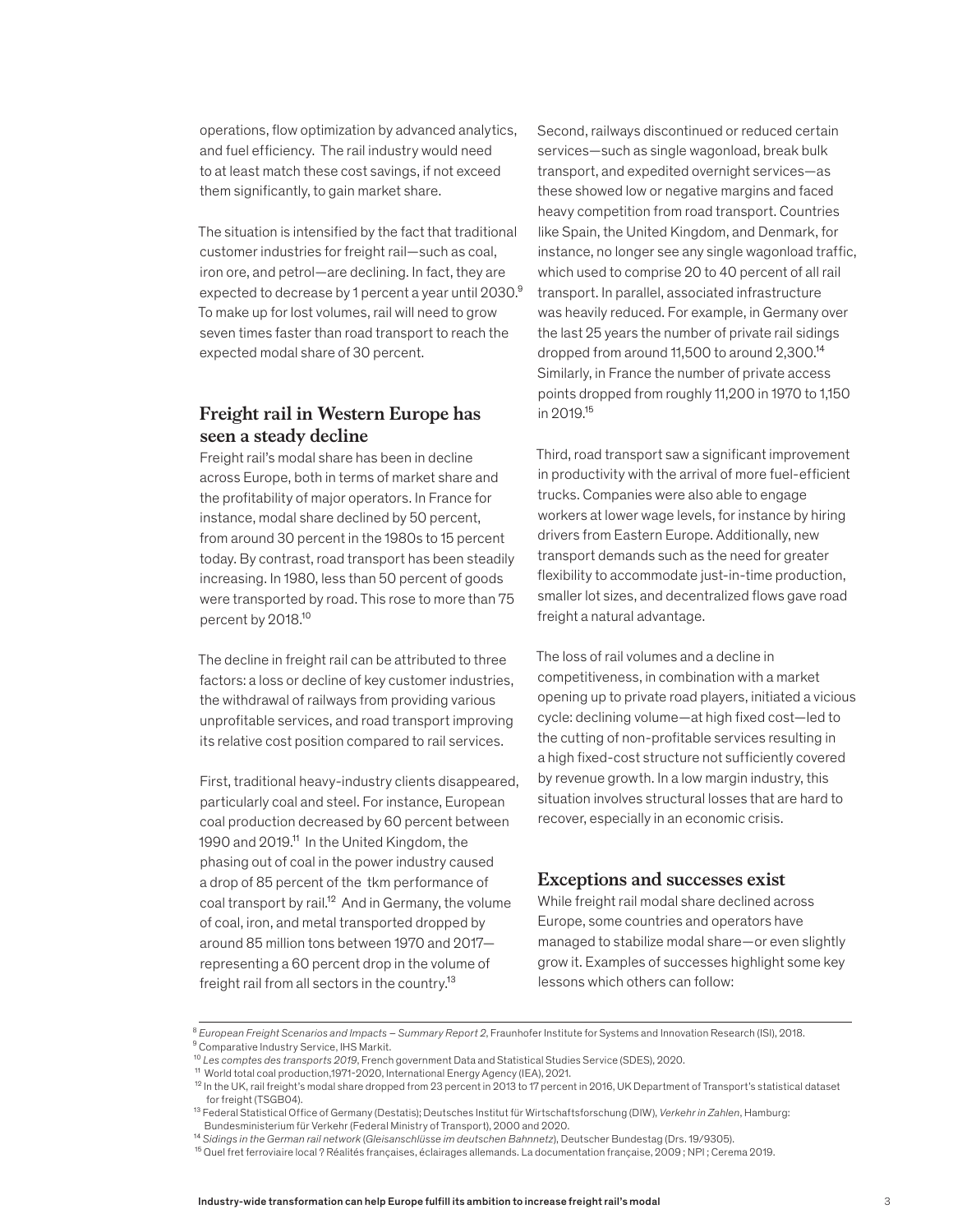Germany, for instance, increased rail's modal share from 16 to 19 percent over the last twenty years.<sup>16</sup> This was driven mainly by a significant growth in exports and the use of container transport from the country's ports to industrial centers in the mainland. However, this required a targeted push to boost modal share by investing heavily in rail infrastructure at key connection points over the last 25 years. For example, investments in the Port of Hamburg led to an increase in its rail share of hinterland container traffic from around 30 to just over 50 percent.<sup>17</sup>

In the United Kingdom, rail volume dropped by 28 percent, from 18 billion tkm in 1980 to 13 billion tkm in 1995, reflecting the loss of British hard coal and steel customers. But between 1995 and 2015 rail freight volume grew 46 percent to 22 billion tkm, because privatized players were able to attract new customer segments, particularly the construction industry, as well as service intermodal flows to and from ports.<sup>18</sup>

In Belgium and Poland, cargo units underwent privatization and were able to reorient their business models, thereby growing volumes while significantly cutting costs.

Austria has managed, over roughly 30 years, to keep its freight rail modal share just above 30 percent.19 This was achieved through direct and indirect support for the industry. Such support includes subsidies for operations and investments; a differentiated tonnage limit for road transport that decreases the attractiveness of road transport for international freight transit; substantial tolls on highways; and weekend and overnight traffic bans for international transit.

Switzerland has followed a similarly rigorous approach, while also massively investing in rail infrastructure. For example, the new Gotthard Tunnel allows for longer and heavier trains thereby reducing costs. Swiss Railways expects this intervention to increase freight rail volumes between Switzerland and Italy by 20 percent.<sup>20</sup>

In addition to these European outliers, examples from the United States show that an industry consolidation can also have positive effects. The United States had 41 Class I railroad companies in 1978 but the market had consolidated to seven major players by  $2020.<sup>21</sup>$  This improved railway companies' efficiency as well as profitability. They are now in a better position to innovate, have a more consistent pricing approach, and yield higher operating synergies, for example through better asset utilization. Furthermore, automated coupling planned in Europe since around the 1970s and expected to be implemented from 2025 onwards has been a US market standard for more than 100 years.22

The following three key lessons emerge from these success stories:

First, r*ailways could benefit from new dedicated target segments, convincing business plans, and concrete actions to increase modal share.* The industry needs to be cognizant of the fact that traffic will not shift gradually, and old volumes are gone. On a country level, Austria and Switzerland provide good examples of concrete plans to shift freight from road to rail. The British and Belgian success stories illustrate the kind of management excellence needed at a company level to move forward.

Second, *targeted infrastructure investment is key.*  For instance, the Gotthard Tunnel and investment in the Port of Hamburg have each triggered a massive shift. By comparison, investments dispersed across European networks may have improved the situation, but have not been able to move the needle on modal share.

Third, *the industry requires bold regulatory moves.* Switzerland and Austria, for example, have

<sup>&</sup>lt;sup>16</sup> Federal Statistical Office of Germany (Destatis).

<sup>17</sup> Port of Hamburg, Modal split in hinterland traffic 2020; *Entwicklungen im Containerverkehr in Hamburg und der Nordrange,* Port of Hamburg, 2005.

<sup>&</sup>lt;sup>18</sup> Nikolaos Zahariadis, Markets, States and Public Policy – Privatization in Britain and France, University of Michigan, 1995; UK Department of Transport's statistical dataset for freight, (TSGB04).

<sup>19</sup> Statistik Austria, Bundesanstalt Statistik Österreich, 2021.

<sup>20</sup> *Schneller nach Italien – Gotthard-Basistunnel,* Eurotransport, 2015.

<sup>21</sup> The United States Surface Transportation Board, 2020.

<sup>&</sup>lt;sup>22</sup> "Development of a concept for the EU-wide migration to a Digital Automatic Coupling System (DAC) for Rail Freight Transportation," German Ministry of Transport and Digital Infrastructure (BMVI), June 2020.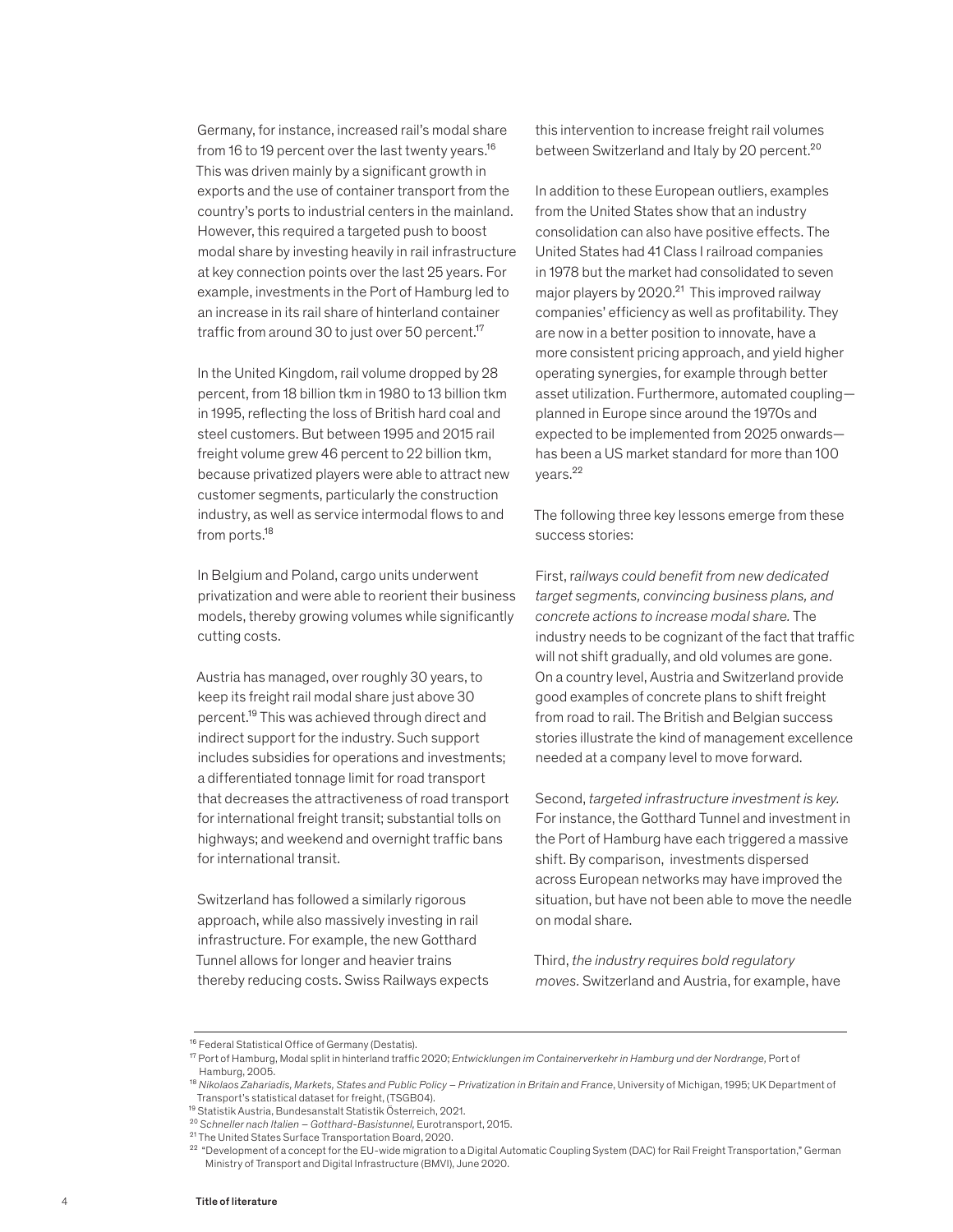implemented a series of effective measures, which went beyond subsidizing rail on an incremental level.

# **A European rail freight transformation can focus on three key elements**

A concrete transformation to successfully boost freight rail in Europe could focus on the following three elements: major transportation flows such as those between Spain and Central and Northern Europe; major connection points such as ports that handle a large proportion of the import and export flows; and new industries that could shift to rail and replace the volume lost by industries such as coal and steel.

#### West-East cross-border transportation flows

Huge volumes of goods are transported across the continent, but the majority move by road. There is an opportunity to focus on the largest flows and put interventions in place to shift these volumes

<sup>23</sup> Eurostat, Annual road freight transport, by distance class.

to freight rail. Major flows move from Spain and Portugal, across France to countries in Central and Northern Europe, particularly Germany, Belgium, and the Netherlands. More than 40 billion tkm of road freight move across France per year, with an average transport distance of over 500km—this distance is the sweet spot for rail transport, yet only 5 percent is on rail. 23 Capturing 50 percent of this traffic would boost freight rail modal share in France by 5.5 percentage points, from 8.7 percent to 14.2 percent.

With dedicated investment and new business models, rail has a potential to win back a significant share of traffic, especially given consumer demand for supply chains which are more sustainable in terms of carbon footprint.

#### Ports on Europe's North-South axis

Ports play a major role in the transport of European goods, handling around 50 percent of imports and

# **The following strategic interventions could help to win traffic back for rail**

- *Enabling seamless movement across borders.* There is a standard gauge connection to Barcelona, and beyond, through a new high-speed line; similar capacity could be added at border crossings such as Port Bou and Cerbere.
- *Increasing corridor capacity.* Connecting corridors, especially along the Mediterranean coast in France and Spain, need increased capacity to handle larger flows. Part of the solution could include adding European Train Control System (ETCS) equipment and removing level crossings.
- *Giving customers access points. S*tandard gauge connections in Spain could be expanded so that key areas of origin, such as Almeria, have direct access to the standard gauge network. In addition, infrastructure investments need to incorporate high-capacity terminals which can handle 740m trains efficiently.
- *Offering attractive supply-chain solutions.* Appropriate supply-chain solutions—with clear benefits over road transport in terms of cost, reliability, and speed—could attract key industries. For instance, as a significant portion of traffic is made up of perishable agricultural products, rail will need to compete with door-to-door truck services that provide fresh food to customers. Solutions could include cold-chain services based on reefer containers, average train speeds of more than 80km per hour between terminals, and reliable schedules.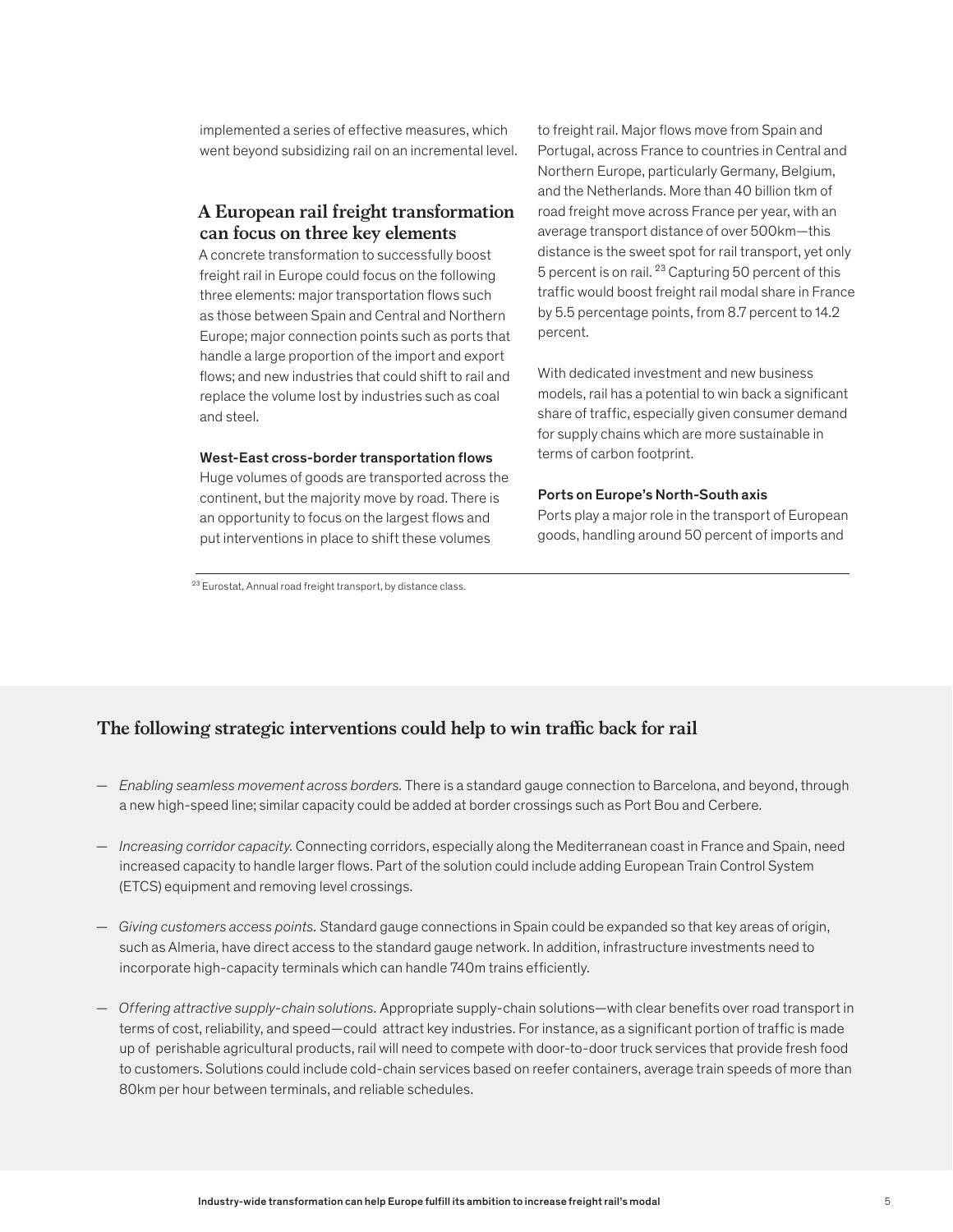exports. Rail access to ports is therefore a crucial factor in fulfilling Europe's aspiration for freight rail. A good example is the Port of Hamburg. The port's long-term strategy of hinterland connectivity has always been a core pillar of its activities, enabling the port to increase its rail modal share to 51 percent (see sidebar, "The Port of Hamburg's success factors").

Other European ports could launch similar initiatives and upgrade infrastructure, as a core priority for increasing rail flows. Several of the major European import and export port hubs have very low rail modal share, for example, 17 percent in Felixstowe, 8 percent in Antwerp, and 7 percent in Valencia. Boosting those modal shares to the region of 40 to 50 percent would have significant impact on the overall modal share of rail freight in Europe.

### New customer industries

There is an opportunity to attract new customers to rail, particularly by expanding market share in the paper and pulp, and battery industries. Today, around 300 million tons of wood are produced in

the EU, and most of this is transported by truck over short distances to factories and production sites. According to our analyses, at least 20 percent is transported over longer distances, of 250 to 400 km, for which rail would be more suitable. Capturing these flows could potentially add 14 to 15 billion tkm to rail's modal share.

Another possibility could be to capture new European customers that produce batteries for electric vehicles. An average battery has a weight of around 300 to 500 kg for a mid-sized car. Given current production levels of around 20 million cars per year—and the fact that production of combustion engines will likely cease by 2040—this industry has the potential to add demand for around 5 billion tkm of freight rail per year.

Both wood and batteries are suitable for rail and are often located in specific regions. Putting these industries' logistics and supply chains on rail would require some targeted investments, including the establishment of sidings or direct access points to the rail network; measures to fully optimize last-mile

## **The Port of Hamburg's success factors**

Four success factors seem to have helped the port to make rail attractive and increase modal share:

*Opening up access to rail infrastructure.* Opening tracks within the port to all railway operators increased shippers' willingness to move goods on rail as they could tailor their solutions with preferred partners. Service quality—for example, the frequency of train services—increased significantly. There are now 57 different rail transport companies using the port's infrastructure, with 1,300 trains per week going in and out of the port.24

*Reducing infrastructure bottlenecks.* The port improved both infrastructure and operations to speed up and increase capacity on rail services. It removed infrastructural bottlenecks, for instance by completing the Kattwyk railway bridge in 2020. This is one of the largest lifting bridges in the world, with a middle section that can be raised to allow ships to pass underneath. Dedicated to rail traffic, the bridge has increased capacity for rail services.

*Cooperating closely in operations.* The Hamburg port provides shunting services as well as joint traffic management with other companies, leading to increased operational efficiency.

*Connecting the hinterland.* Building rail infrastructure in the rest of the country was just as important as increasing infrastructure at the port, so the system could handle larger numbers of trains. Segments with third tracks and sidings have been added to handle 740m trains—and new freight arteries are planned for the future.

<sup>24</sup> *Hamburg Port Railways*, Hamburg Port Authority.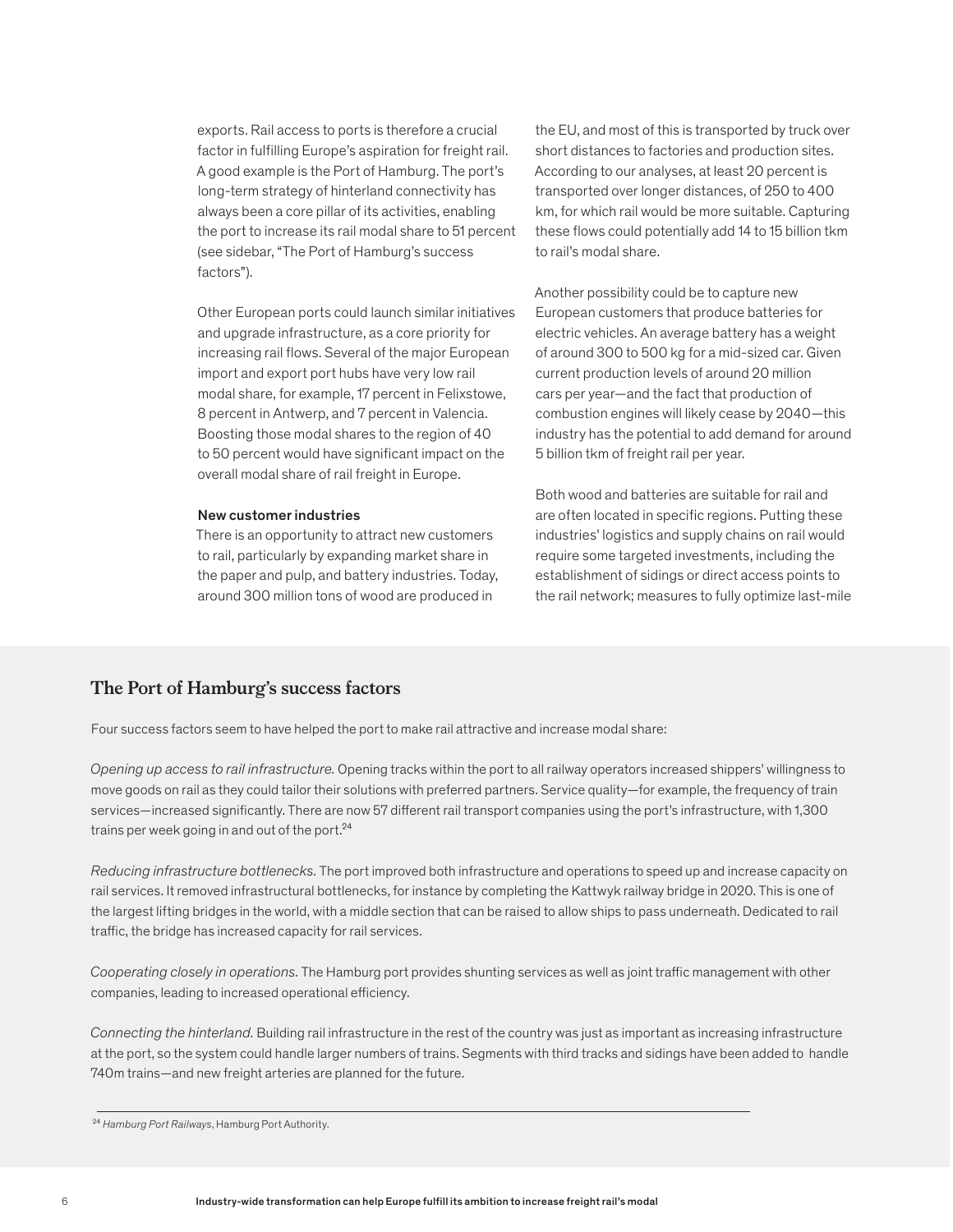management; and a high level of service to bring both reliability and flexibility to cater to clients' needs.

## **Rethinking the regulation model**

To support these big moves, regulators, alongside infrastructure managers and owners, could consider various actions on the following dimensions to support freight rail—beyond short-term subsidies and set the foundation for a financially viable sector:

- *Integrate rail and road infrastructure charges.*  Stakeholders could develop an integrated view and financing approach, across rail and road, that reflects similar costs. Today, significant costs of transport are externalized and born by society at large. However, road transport is responsible for a greater share of these costs. A 2012 report from the International Union of Railways (UIC) states that heavy duty vehicles are responsible for 14 percent of all external costs of transport in Europe, and light duty vehicles are responsible for 9 percent.<sup>25</sup> This figure is only 1 percent for rail. Establishing a level playing field would help companies choose the best transport mode, including being able to take sustainability issues into consideration.
- *Dedicate tracks to freight rail.* In Europe, passenger rail is prioritized over freight rail. Access to daytime slots, especially close to critical nodes such as Paris or Lyon in France, is almost impossible for freight trains. As the EU has a comparable ambition to grow passenger rail, this raises the question of additional rail capacity or even dedicated lines for freight. A European freight rail master plan—including dedicated projects, funding, and governance could prioritize end-to-end projects across Europe.
- *Consider infrastructure as a public good.* The question of whether a road connecting two small villages is worth building is almost never asked; however, for more than 30 years, rail infrastructure operators have prioritized

profitable lines over unprofitable ones based on the tolls they could generate. An alternative approach could be to determine the value of a specific line in the context of its ecosystem, including the industries, territories, and main lines it serves.

- *Enable new technology.* The technology to enable next-generation freight exists and has been on the market for several years, including track and trace, ERTMS, automatic coupling, and automated terminals. However, this is still being tested. For example, DB in Germany and SNCF in France are testing several automated coupling technologies—no standards have been chosen yet, and rollout is not expected for several years. Accelerating this process is key.
- *Revisit the European competitive framework.*  The current operating model, including a privatized and liberalized market, leads to competition on marginal cost in an industry that already has a high fixed-cost share. The market has separated into various segments. There is a focus on highly competitive and profitable segments—such as long complete trains, and long distances—and on segments that can only be made profitable as a feeder for other transport, such as single wagon loads or short distances. Regional traffic, which incurs major losses, is thus usually only offered by big incumbents.

## **Operators could focus on customer orientation**

Operators could play a role in reshaping the market. They could consider taking a more strategic approach to reorienting services to better meet customer needs. Over the last 10 to 20 years, operators have been focused on operational turnarounds. Changes in ownership have been driven mainly by the need to inject fresh capital or by the will to get rid of costly legacies and to run a more profit-oriented model. Examples include the Lineas private equity carve-out, IPO in Poland, Dutch Rail being taken over by DB Cargo, the majority interest

<sup>25</sup> *Greening transport: Reducing external costs*, International Union of Railways (UIC), June 1, 2012.